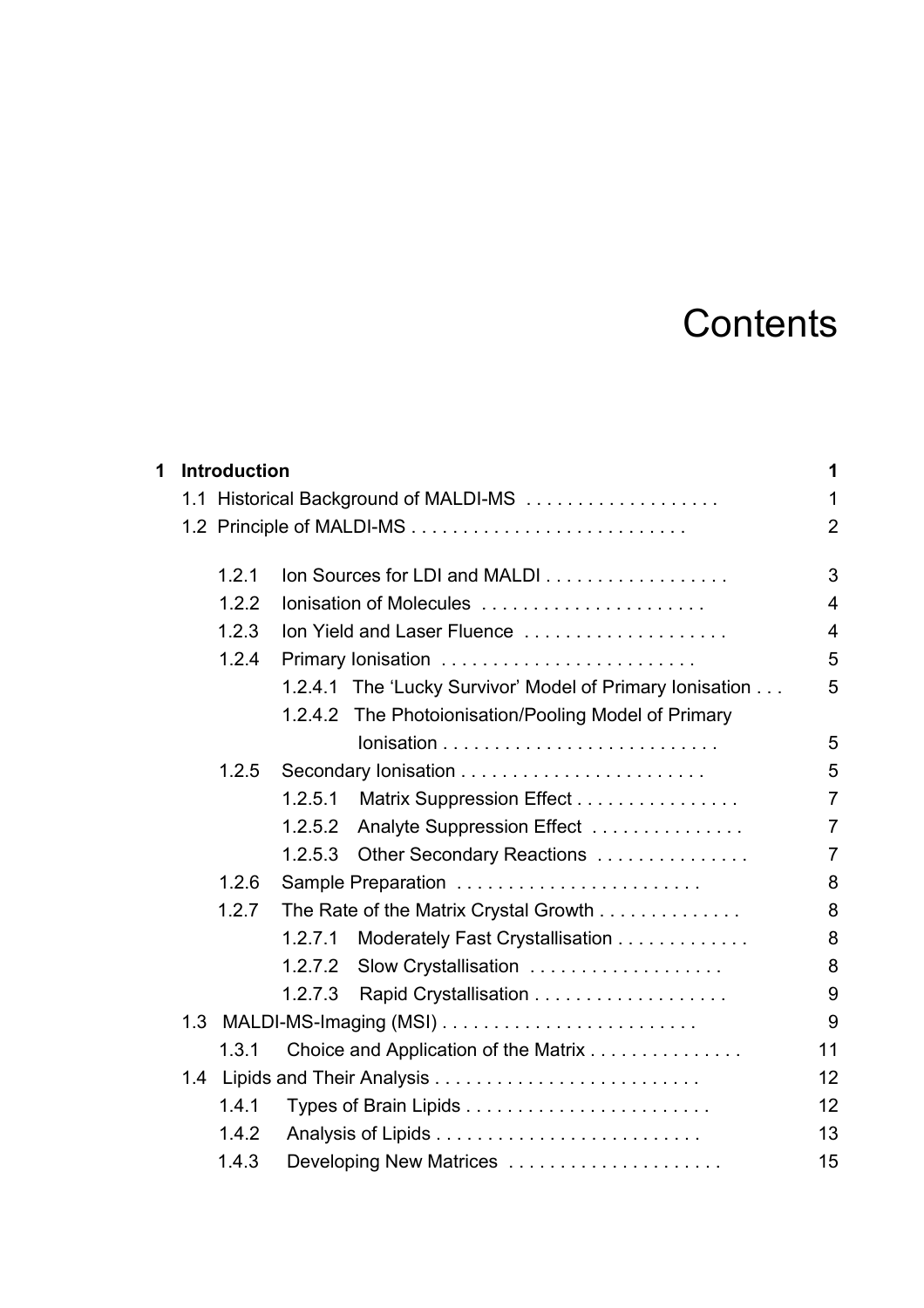## **CONTENTS**

|               |                                   |                                                                       | 16 |  |  |
|---------------|-----------------------------------|-----------------------------------------------------------------------|----|--|--|
|               |                                   | 2 Literature Overview                                                 | 17 |  |  |
| 2.1           |                                   |                                                                       |    |  |  |
| 2.2           |                                   |                                                                       |    |  |  |
|               | 2.2.1                             | HCCA As a Basic Scaffold for the Synthesis of New Matrices            | 19 |  |  |
|               |                                   | 2.2.2 Synthetic Ways To E-Cinnamic Acid Derivatives                   | 19 |  |  |
|               |                                   | 2.2.2.1 The Perkin Condensation Reaction                              | 19 |  |  |
|               |                                   | 2.2.2.2 The Knoevenagel Condensation                                  | 20 |  |  |
|               |                                   | 2.2.2.3 The Heck Coupling $\ldots \ldots \ldots \ldots \ldots \ldots$ | 21 |  |  |
|               | 2.2.3                             | Synthetic Ways to Z-Cinnamic Acid Derivatives                         | 22 |  |  |
|               |                                   | 2.2.3.1 Photoinduced Isomerisation of E-Cinnamic Acids                | 22 |  |  |
|               |                                   | 2.2.3.2 Z-selective Catalytic Hydrogenation of Alkynes                | 23 |  |  |
|               |                                   | The Horner-Wadsworth-Emmons (HWE) Olefination.<br>2.2.3.3             | 23 |  |  |
|               |                                   |                                                                       | 24 |  |  |
|               | 2.3.1                             |                                                                       | 24 |  |  |
|               |                                   | Theory of Principal Component Analysis<br>2.3.1.1                     | 24 |  |  |
|               |                                   | 2.3.1.2                                                               | 25 |  |  |
|               |                                   | 2.3.1.3<br>Interpretation of PCA                                      | 26 |  |  |
|               |                                   | <b>3 Goals and Objectives</b>                                         | 27 |  |  |
|               |                                   | <b>4 Results and Discussion</b>                                       | 29 |  |  |
| 4.1           | Development of New MALDI Matrices |                                                                       |    |  |  |
|               |                                   | 4.1.1 Factors Affecting the Quality of MALDI Spectrum                 | 30 |  |  |
|               |                                   | 4.1.1.1 Instrumental Factors                                          | 30 |  |  |
|               |                                   |                                                                       |    |  |  |
|               |                                   | 4.1.1.2 Experimental Factors                                          | 31 |  |  |
|               |                                   |                                                                       | 31 |  |  |
| $4.2^{\circ}$ |                                   | Design and Synthesis of Compound Library                              | 31 |  |  |
| 4.3           |                                   | The Overview of MALDI-MS Performance of Synthesised Compounds.        | 32 |  |  |
|               | 4.3.1                             | Phenylcinnamic Acid Derivatives                                       | 32 |  |  |
|               | 4.3.2                             |                                                                       | 38 |  |  |
|               | 4.3.3                             |                                                                       | 39 |  |  |
|               | 4.3.4                             | Heterocyclic Derivatives                                              | 42 |  |  |
| 4.4           |                                   | New Matrices For Small and Large Proteins                             | 45 |  |  |